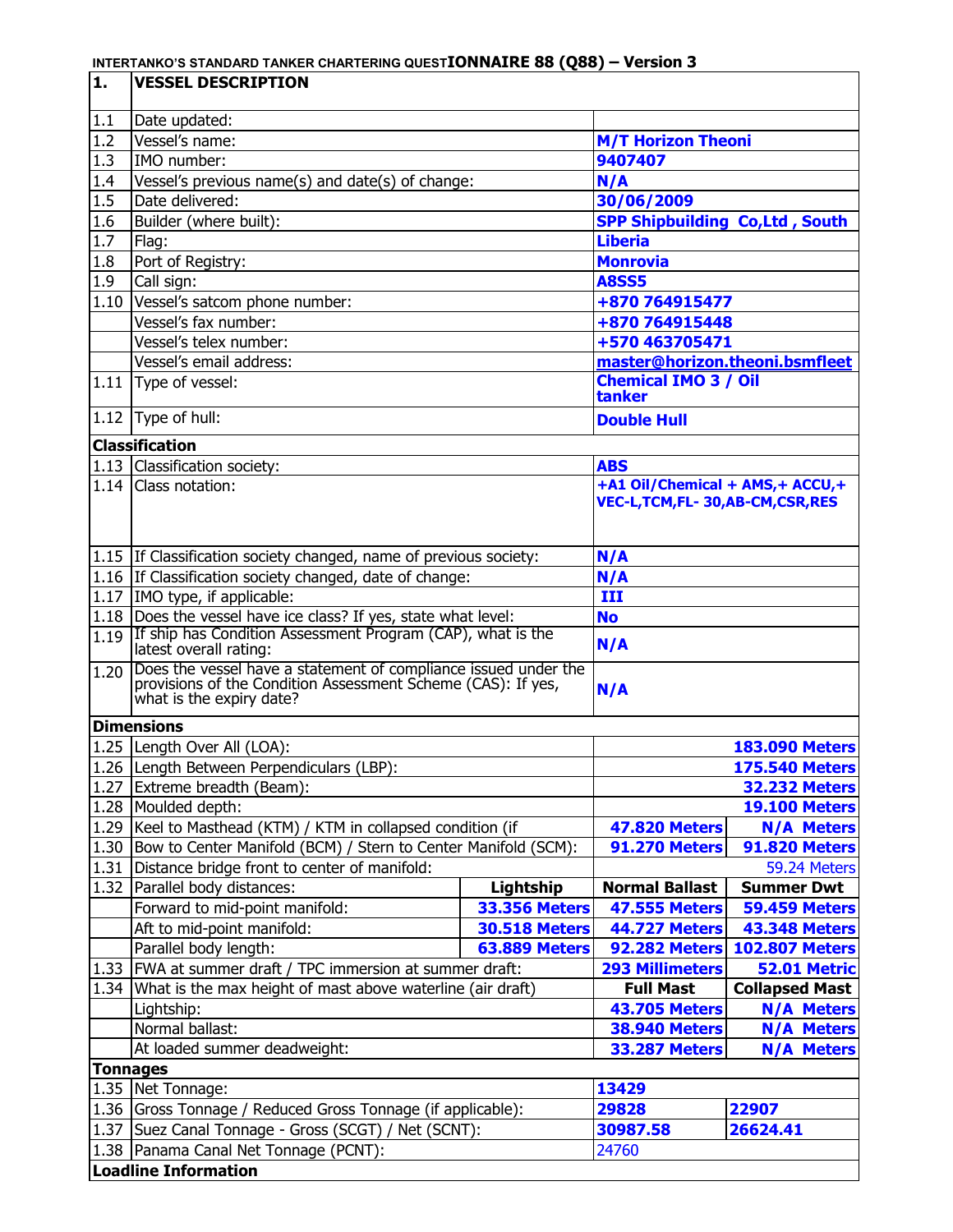| 1.39 | Loadline                                                | Freeboard                 | Draft                             | Deadweight                       | Displacement  |  |
|------|---------------------------------------------------------|---------------------------|-----------------------------------|----------------------------------|---------------|--|
|      | Summer:                                                 | 6.052Meters               | 13.076Meters                      | 50,221.104 MT                    | 60,971.920 MT |  |
|      | Winter:                                                 | 6.324Meters               | 12.804Meters                      | 48,805.328 MT                    | 59,556.144 MT |  |
|      | Tropical:                                               | 5.780Meters               | <b>13.348Meters</b>               | 51,636.894 MT                    | 62,387.710 MT |  |
|      | Lightship:                                              | <b>16.170 Meters</b>      | 2.658Meters                       | $\sim$                           | 10,750.816 MT |  |
|      | Normal Ballast Condition:                               | <b>11.708Meters</b>       | 7.420Meters                       | 21,741.909 MT                    | 32,492.725 MT |  |
| 1.40 | Does vessel have multiple SDWT?                         |                           | N/A                               |                                  |               |  |
|      | 1.41   If yes, what is the maximum assigned deadweight? |                           | N/A                               |                                  |               |  |
|      | <b>Ownership and Operation</b>                          |                           |                                   |                                  |               |  |
|      | 1.42 Commercial operator - Full style:                  |                           | <b>Horizon Tankers Limited SA</b> |                                  |               |  |
|      |                                                         |                           |                                   | 24 Kaningos Street 18534         |               |  |
|      |                                                         |                           |                                   | Piraeus, Greece                  |               |  |
|      |                                                         |                           |                                   | Tel: +30 210 410 2020            |               |  |
|      |                                                         | Fax: +30 210 410 2141     |                                   |                                  |               |  |
|      |                                                         | <b>Telex: 214121 HZRT</b> |                                   |                                  |               |  |
|      |                                                         |                           |                                   | Email: contact@horizontankers.gr |               |  |
| 1.43 | Disponent owner - Full style:                           |                           |                                   | N/A                              |               |  |

| 2. Documentation |                                                                                                                              |     |  |  |  |  |
|------------------|------------------------------------------------------------------------------------------------------------------------------|-----|--|--|--|--|
| 2.1              | Does vessel have all updated publications as listed in the Vessel<br>IInspection Questionnaire, Chapter 2- Question 2.24, as | Yes |  |  |  |  |
| 2.2              | Owner warrant that vessel is member of ITOPF and will<br>remain so for the entire duration of this voyage/contract:          | Yes |  |  |  |  |

| 3.  | <b>CREW MANAGEMENT</b>                                          |                                                                |
|-----|-----------------------------------------------------------------|----------------------------------------------------------------|
| 3.1 | Nationality of Master:                                          | <b>Ex Soviet</b>                                               |
| 3.2 | Nationality of Officers:                                        | <b>Ex Soviet</b>                                               |
| 3.3 | Nationality of Crew:                                            | <b>Filippino</b>                                               |
| 3.4 | If Officers/Crew employed by a Manning Agency - Full style:     | <b>Officers: Vships UK Ltd.</b><br><b>Crew: Vships UK Ltd.</b> |
| 3.5 | What is the common working language onboard:                    | <b>English</b>                                                 |
| 3.6 | Do officers speak and understand English:                       | Yes                                                            |
| 3.7 | In case of Flag Of Convenience, is the ITF Special Agreement on | <b>No</b>                                                      |

| 14. | <b>HELICOPTERS</b>                                       |                      |
|-----|----------------------------------------------------------|----------------------|
| 4.1 | Can the ship comply with the ICS Helicopter Guidelines:  | <b>Yes</b>           |
| 4.2 | If Yes, state whether winching or landing area provided: | <b>Winching only</b> |

| 5.   | <b>FOR USA CALLS</b>                                                                                                        |                                                                           |
|------|-----------------------------------------------------------------------------------------------------------------------------|---------------------------------------------------------------------------|
| 15.1 | Has the vessel Operator submitted a Vessel Spill Response Plan<br>to the US Coast Guard which has been approved by official | Yes                                                                       |
| 5.2  | Qualified individual (QI) - Full style:                                                                                     | <b>O'Briens Oil Pollution Service</b><br>Phone number: +1 985 781<br>0804 |
| 5.3  | Oil Spill Response Organization (OSRO) - Full style:                                                                        | <b>NRC</b><br>Phone: +1 631 224 9141                                      |
| 5.4  | Has technical operator signed the SCIA / C-TPAT<br>agreement with US customs concerning drug smuggling:                     | Yes                                                                       |

| 16. | <b>CARGO AND BALLAST HANDLING</b>                                      |            |  |  |  |  |
|-----|------------------------------------------------------------------------|------------|--|--|--|--|
|     | Double Hull Vessels                                                    |            |  |  |  |  |
| 6.1 | Is vessel fitted with centerline bulkhead in all cargo tanks:          | <b>Yes</b> |  |  |  |  |
|     | $\vert$ 6.2   If Yes, is bulkhead solid or perforated:<br><b>Solid</b> |            |  |  |  |  |
|     | <b>Cargo Tank Capacities</b>                                           |            |  |  |  |  |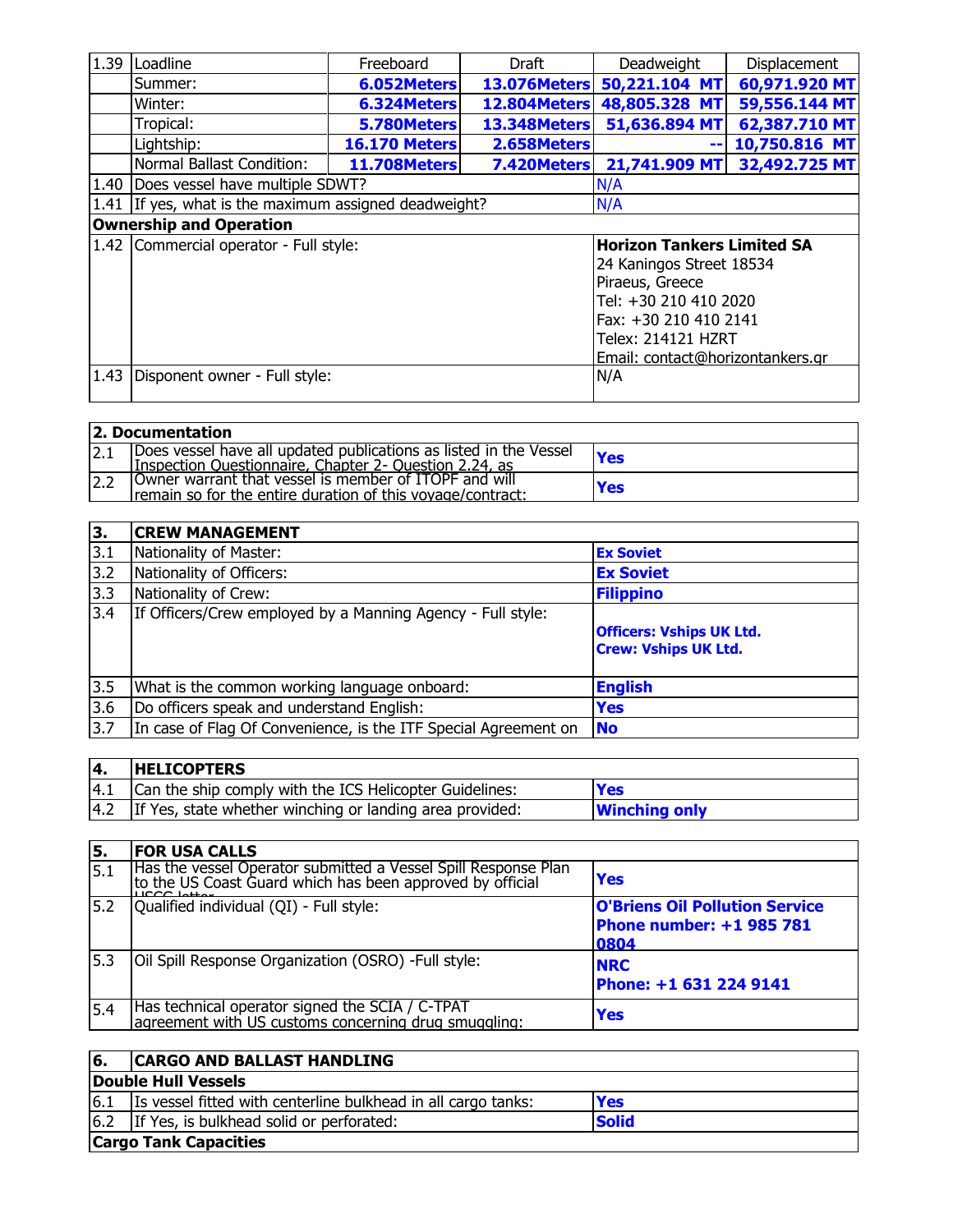| 6.3            | Capacity (98%) of each natural segregation with double valve<br>(specify tanks):                                                     | <b>COT 1 Port/Stbd: 6149.712</b><br><b>Cu.Meters</b><br><b>COT 2 Port/Stbd:</b><br><b>9230.697Cu.Meters</b><br><b>COT 3 Port/Stbd:</b><br><b>9411.991Cu.Meters</b><br><b>COT 4 Port/Stbd:</b><br><b>9415.379Cu.Meters</b><br><b>COT 5 Port/Stbd:</b><br><b>9402.987Cu.Meters</b><br><b>COT 6 Port/Stbd:</b><br>8509.712Cu.Meters<br><b>Slops Port/Stbd:</b> |                          |                                               |  |
|----------------|--------------------------------------------------------------------------------------------------------------------------------------|-------------------------------------------------------------------------------------------------------------------------------------------------------------------------------------------------------------------------------------------------------------------------------------------------------------------------------------------------------------|--------------------------|-----------------------------------------------|--|
|                |                                                                                                                                      |                                                                                                                                                                                                                                                                                                                                                             | <b>1401.831Cu.Meters</b> |                                               |  |
| 6.4<br>6.5     | Total cubic capacity (98%, excluding slop tanks):<br>Slop tank(s) capacity (98%):                                                    |                                                                                                                                                                                                                                                                                                                                                             |                          | 52,121.709 Cu. Meters<br>1,398.263 Cu. Meters |  |
| 6.6            | Residual/Retention oil tank(s) capacity (98%), if applicable:                                                                        |                                                                                                                                                                                                                                                                                                                                                             |                          | 97.482 Cu.Meters                              |  |
| 6.7            | Does vessel have Segregated Ballast Tanks (SBT) or Clean                                                                             |                                                                                                                                                                                                                                                                                                                                                             | <b>SBT</b>               |                                               |  |
|                | Ballast Tanks (CBT):                                                                                                                 |                                                                                                                                                                                                                                                                                                                                                             |                          |                                               |  |
|                | <b>SBT Vessels</b>                                                                                                                   |                                                                                                                                                                                                                                                                                                                                                             |                          |                                               |  |
| 6.8<br>6.9     | What is total capacity of SBT?<br>What percentage of SDWT can vessel maintain with SBT only:                                         |                                                                                                                                                                                                                                                                                                                                                             | 46.8%                    | 23,031.075 Cu. Meters                         |  |
| 6.10           | Does vessel meet the requirements of MARPOL Annex I                                                                                  |                                                                                                                                                                                                                                                                                                                                                             |                          |                                               |  |
|                | Reg 18.2: (previously Reg 13.2)                                                                                                      |                                                                                                                                                                                                                                                                                                                                                             | <b>Yes</b>               |                                               |  |
|                | <b>Cargo Handling</b><br>6.11 How many grades/products can vessel load/discharge with                                                |                                                                                                                                                                                                                                                                                                                                                             |                          |                                               |  |
|                | double valve segregation:                                                                                                            |                                                                                                                                                                                                                                                                                                                                                             | <b>7 grades</b>          |                                               |  |
|                | 6.12 Maximum loading rate for homogenous cargo per manifold                                                                          |                                                                                                                                                                                                                                                                                                                                                             | 1520Cu.M/Hour            |                                               |  |
|                | 6.13 Maximum loading rate for homogenous cargo loaded<br>simultaneously through all manifolds:                                       |                                                                                                                                                                                                                                                                                                                                                             | 4560Cu.M/Hour            |                                               |  |
|                | 6.14 $\vert$ Are there any cargo tank filling restrictions. If yes, please specify:                                                  |                                                                                                                                                                                                                                                                                                                                                             | <b>No</b>                |                                               |  |
|                | <b>Pumping Systems</b>                                                                                                               |                                                                                                                                                                                                                                                                                                                                                             |                          |                                               |  |
|                | $6.15$ Pumps:                                                                                                                        | No.                                                                                                                                                                                                                                                                                                                                                         | Type                     | Capacity                                      |  |
|                | Cargo:                                                                                                                               |                                                                                                                                                                                                                                                                                                                                                             | <b>FRAMO</b>             | 12 x 600                                      |  |
|                |                                                                                                                                      | 14                                                                                                                                                                                                                                                                                                                                                          | <b>Hydraulic</b>         | <b>Cu.M/Hour</b>                              |  |
|                |                                                                                                                                      |                                                                                                                                                                                                                                                                                                                                                             | <b>Driven Deep</b>       | $2 \times 300$                                |  |
|                |                                                                                                                                      |                                                                                                                                                                                                                                                                                                                                                             | <b>Well</b>              | <b>Cu.M/Hour</b>                              |  |
|                | Stripping:<br>Eductors:                                                                                                              |                                                                                                                                                                                                                                                                                                                                                             | N/A N/A<br>$N/A$ $N/A$   | <b>Cu.M/Hour</b><br><b>Cu.M/Hour</b>          |  |
|                | Ballast:                                                                                                                             |                                                                                                                                                                                                                                                                                                                                                             | <b>FRAMO</b>             |                                               |  |
|                |                                                                                                                                      | 2                                                                                                                                                                                                                                                                                                                                                           | <b>Hydraulic</b>         | 750 Cu.M/Hour                                 |  |
|                |                                                                                                                                      |                                                                                                                                                                                                                                                                                                                                                             | <b>Driven</b>            |                                               |  |
|                | 6.16 How many cargo pumps can be run simultaneously at full                                                                          |                                                                                                                                                                                                                                                                                                                                                             | <b>6 cargo pumps</b>     |                                               |  |
|                | <b>Cargo Control Room</b>                                                                                                            |                                                                                                                                                                                                                                                                                                                                                             |                          |                                               |  |
|                | 6.17 Is ship fitted with a Cargo Control Room (CCR):                                                                                 |                                                                                                                                                                                                                                                                                                                                                             | <b>Yes</b>               |                                               |  |
|                | 6.18 Can tank innage / ullage be read from the CCR:                                                                                  |                                                                                                                                                                                                                                                                                                                                                             | <b>Yes</b>               |                                               |  |
|                | <b>Gauging and Sampling</b>                                                                                                          |                                                                                                                                                                                                                                                                                                                                                             |                          |                                               |  |
|                | 6.19 Can ship operate under closed conditions in accordance with                                                                     | <b>Yes</b>                                                                                                                                                                                                                                                                                                                                                  |                          |                                               |  |
| 6.21           | 6.20 What type of fixed closed tank gauging system is fitted:<br>Are overfill (high-high) alarms fitted? If Yes, indicate whether to |                                                                                                                                                                                                                                                                                                                                                             | <b>SAAB Tank Radars</b>  |                                               |  |
|                | all tanks or partial:                                                                                                                | <b>Yes, for all tanks</b>                                                                                                                                                                                                                                                                                                                                   |                          |                                               |  |
|                | <b>Vapor Emission Control</b>                                                                                                        |                                                                                                                                                                                                                                                                                                                                                             |                          |                                               |  |
|                | 6.22 Is a vapor return system (VRS) fitted:                                                                                          |                                                                                                                                                                                                                                                                                                                                                             | <b>Yes</b>               |                                               |  |
|                | 6.23 Number/size of VRS manifolds (per side):                                                                                        |                                                                                                                                                                                                                                                                                                                                                             | <b>2 connections</b>     | <b>300 Millimeters</b>                        |  |
| <b>Venting</b> |                                                                                                                                      |                                                                                                                                                                                                                                                                                                                                                             |                          |                                               |  |
|                | 6.24 State what type of venting system is fitted:                                                                                    |                                                                                                                                                                                                                                                                                                                                                             | <b>High Velocity</b>     |                                               |  |
|                |                                                                                                                                      |                                                                                                                                                                                                                                                                                                                                                             |                          |                                               |  |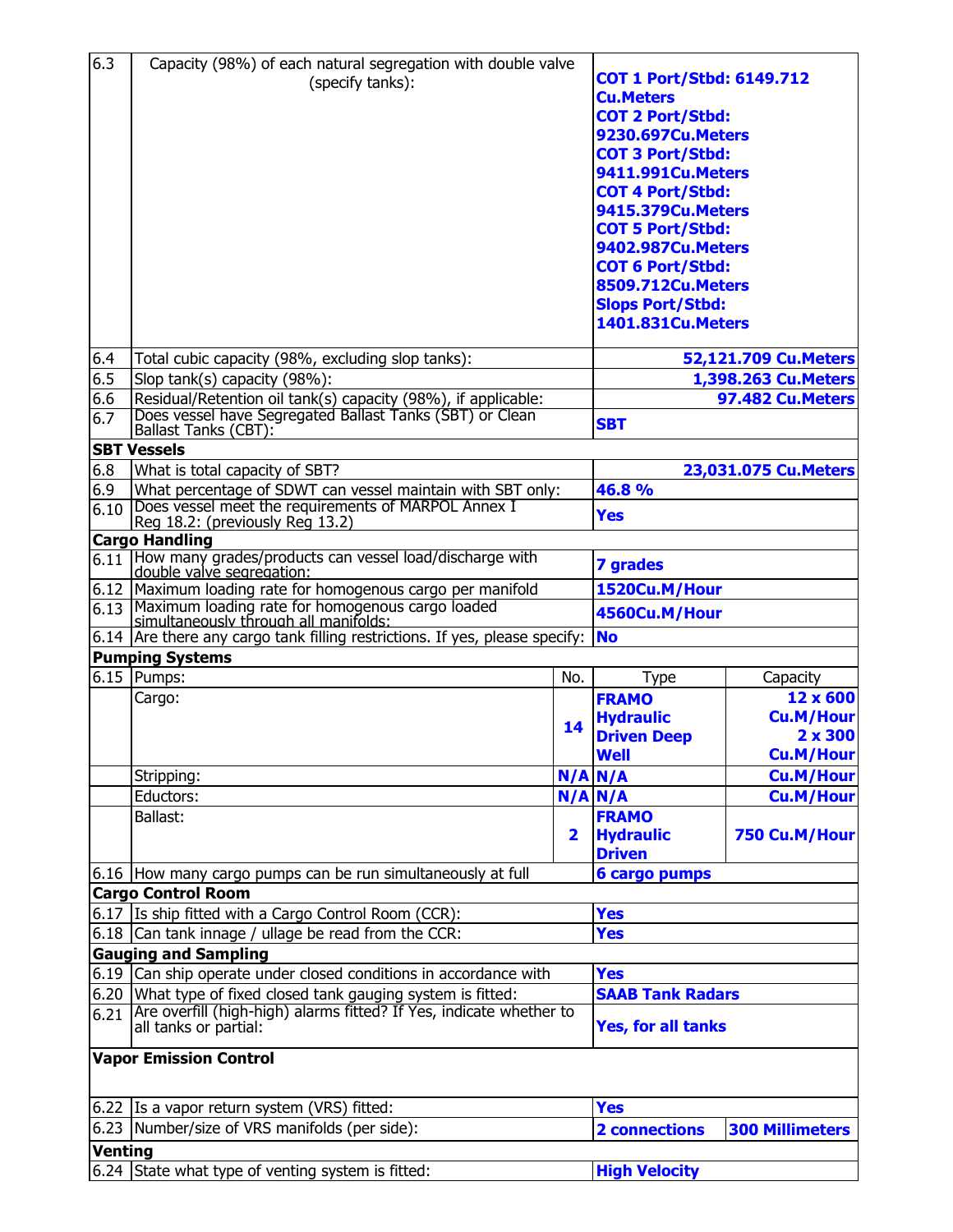| 6.43 | If fitted, what type of anodes are used:                                                                                                                                                                               |                                                                                                                           | <b>Zinc sacrificial anodes (WBT</b><br>only)                                                                                  |                                   |  |
|------|------------------------------------------------------------------------------------------------------------------------------------------------------------------------------------------------------------------------|---------------------------------------------------------------------------------------------------------------------------|-------------------------------------------------------------------------------------------------------------------------------|-----------------------------------|--|
|      | Slop tanks:                                                                                                                                                                                                            | <b>Yes</b>                                                                                                                | <b>Sigma Pure</b>                                                                                                             | <b>Whole Tank</b>                 |  |
|      | <b>Ballast tanks:</b>                                                                                                                                                                                                  | <b>Yes</b>                                                                                                                | <b>Sigma Pure</b>                                                                                                             | <b>Whole Tank</b>                 |  |
|      | Cargo tanks:                                                                                                                                                                                                           | <b>Yes</b>                                                                                                                | <b>Sigma Pure</b>                                                                                                             | <b>Whole Tank</b>                 |  |
|      | 6.42 Are cargo, ballast and slop tanks coated?                                                                                                                                                                         | <b>Coated</b>                                                                                                             | <b>Type</b>                                                                                                                   | <b>To What Extent</b>             |  |
|      | <b>Tank Coating</b>                                                                                                                                                                                                    |                                                                                                                           |                                                                                                                               |                                   |  |
|      | 6.41 Maximum temperature cargo can be loaded/maintained:                                                                                                                                                               |                                                                                                                           | <b>66 deg Celsius</b>                                                                                                         | 66 deg                            |  |
|      | 6.40 If fitted, what is the material of the heating coils:                                                                                                                                                             |                                                                                                                           | <b>Stainless Steel SUS 316</b>                                                                                                |                                   |  |
|      | 6.39 If fitted, are all tanks coiled?                                                                                                                                                                                  |                                                                                                                           | <b>No, Two Slop Tanks only</b>                                                                                                | <b>Deck Mounted Cargo Heaters</b> |  |
|      | Cargo Heating<br>6.38 Type of cargo heating system?                                                                                                                                                                    |                                                                                                                           |                                                                                                                               |                                   |  |
|      | 6.37 If stern manifold fitted, state size:                                                                                                                                                                             |                                                                                                                           |                                                                                                                               | <b>Millimetres</b>                |  |
|      | 6.36 Is vessel fitted with a stern manifold:                                                                                                                                                                           |                                                                                                                           | N/A                                                                                                                           |                                   |  |
|      | <b>Stern Manifold</b>                                                                                                                                                                                                  |                                                                                                                           |                                                                                                                               |                                   |  |
|      |                                                                                                                                                                                                                        | (16''x 8'')<br>6 pcs: 200 mm to 350 mm<br>(8''x14'')<br>14'<br>6 pcs: .300 mm to 350 mm<br>(12''x 14'')<br>8'<br>8'<br>8' | 6 pcs: 250 mm to 350 mm (10"x<br>1 pc: 200 mm to 200 mm (8"x<br>1 pc: .250 mm to 200 mm (10"x<br>1 pc: 300 mm to 200 mm (12"x |                                   |  |
|      | 6.35 Number / size reducers:                                                                                                                                                                                           |                                                                                                                           | 12 pcs: 400 mm to 350 mm<br>(16''x14'')<br>2 pcs: 400 mm to 200 mm                                                            |                                   |  |
|      | 6.34 Manifold height above the waterline in normal ballast / at SDWT                                                                                                                                                   |                                                                                                                           |                                                                                                                               | <b>13.739 Meters</b>              |  |
|      | 6.33 Distance main deck to center of manifold:                                                                                                                                                                         |                                                                                                                           |                                                                                                                               | <b>2100 Millimeters</b>           |  |
|      | 6.32 Top of rail to center of manifold:                                                                                                                                                                                |                                                                                                                           |                                                                                                                               | <b>4450 Millimeters</b>           |  |
|      | 6.31 Distance manifold to ships side:                                                                                                                                                                                  |                                                                                                                           |                                                                                                                               | <b>4600 Millimeters</b>           |  |
|      | 6.30 Distance ships rail to manifold:                                                                                                                                                                                  |                                                                                                                           |                                                                                                                               | <b>4600 Millimeters</b>           |  |
|      | 6.29 Distance between cargo manifold centers:                                                                                                                                                                          |                                                                                                                           |                                                                                                                               | <b>2000 Millimeters</b>           |  |
|      | <b>Manifold Arrangement</b>                                                                                                                                                                                            |                                                                                                                           |                                                                                                                               |                                   |  |
|      | 6.28 What is the material of the manifold:                                                                                                                                                                             |                                                                                                                           | <b>Stainless Steel SUS 316</b>                                                                                                |                                   |  |
| 6.26 | 6.27 What is the size of cargo connections:                                                                                                                                                                            |                                                                                                                           |                                                                                                                               | <b>350 Millimeters</b>            |  |
|      | Does vessel comply with the latest edition of the OCIMF<br>'Recommendations for Oil Tanker Manifolds and Associated<br>6.25<br><b>Yes</b><br>What is the number of cargo connections per side:<br><b>6 connections</b> |                                                                                                                           |                                                                                                                               |                                   |  |

|     | Is an Inert Gas System (IGS) fitted:                                       | Yes                              |
|-----|----------------------------------------------------------------------------|----------------------------------|
| 7.2 | Is IGS supplied by flue gas, inert gas (IG) generator and/or<br>Initrogen: | <b>Yes / Inert Gas Generator</b> |
|     | Is a Crude Oil Washing (COW) installation fitted:                          | Yes                              |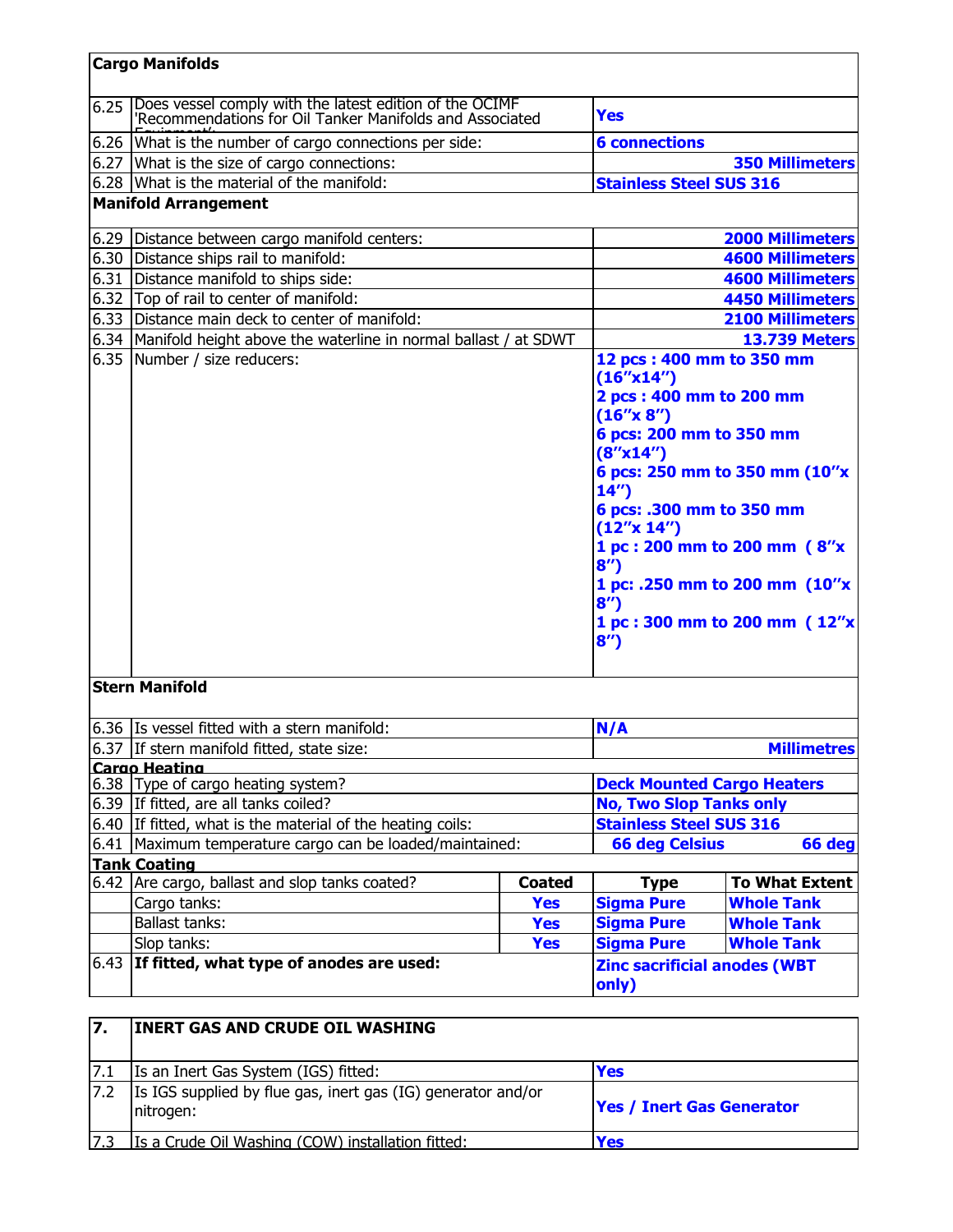| 8.  | <b>MOORING</b>       |     |                       |                 |               |                       |
|-----|----------------------|-----|-----------------------|-----------------|---------------|-----------------------|
| 8.1 | Mooring wires (on    | No. | <b>Diameter</b>       | <b>Material</b> | Length        | <b>Breaking</b>       |
|     | Forecastle: N/A      |     | <b>Millimeters</b>    |                 | <b>Meters</b> | <b>Metric Tons</b>    |
|     | Main deck fwd: $N/A$ |     | <b>Millimeters</b>    |                 | <b>Meters</b> | <b>Metric Tons</b>    |
|     | Main deck aft: $N/A$ |     | <b>Millimeters</b>    |                 | <b>Meters</b> | <b>Metric Tons</b>    |
|     | Poop deck: $N/A$     |     | <b>Millimeters</b>    |                 | <b>Meters</b> | <b>Metric Tons</b>    |
| 8.2 | Wire tails           | No. | <b>Diameter</b>       | <b>Material</b> | Length        | <b>Breaking</b>       |
|     | Forecastle: N/A      |     | <b>Millimeters</b>    |                 | <b>Meters</b> | <b>Metric Tons</b>    |
|     | Main deck fwd: $N/A$ |     | <b>Millimeters</b>    |                 | <b>Meters</b> | <b>Metric Tons</b>    |
|     | Main deck aft: $N/A$ |     | <b>Millimeters</b>    |                 | <b>Meters</b> | <b>Metric Tons</b>    |
|     | Poop deck: $N/A$     |     | <b>Millimeters</b>    |                 | <b>Meters</b> | <b>Metric Tons</b>    |
| 8.3 | Mooring ropes (on    | No. | <b>Diameter</b>       | <b>Material</b> | Length        | <b>Breaking</b>       |
|     | Forecastle:          | 4   | <b>60 Millimeters</b> | <b>Jetflex</b>  | 250 Meters    | <b>67 Metric Tons</b> |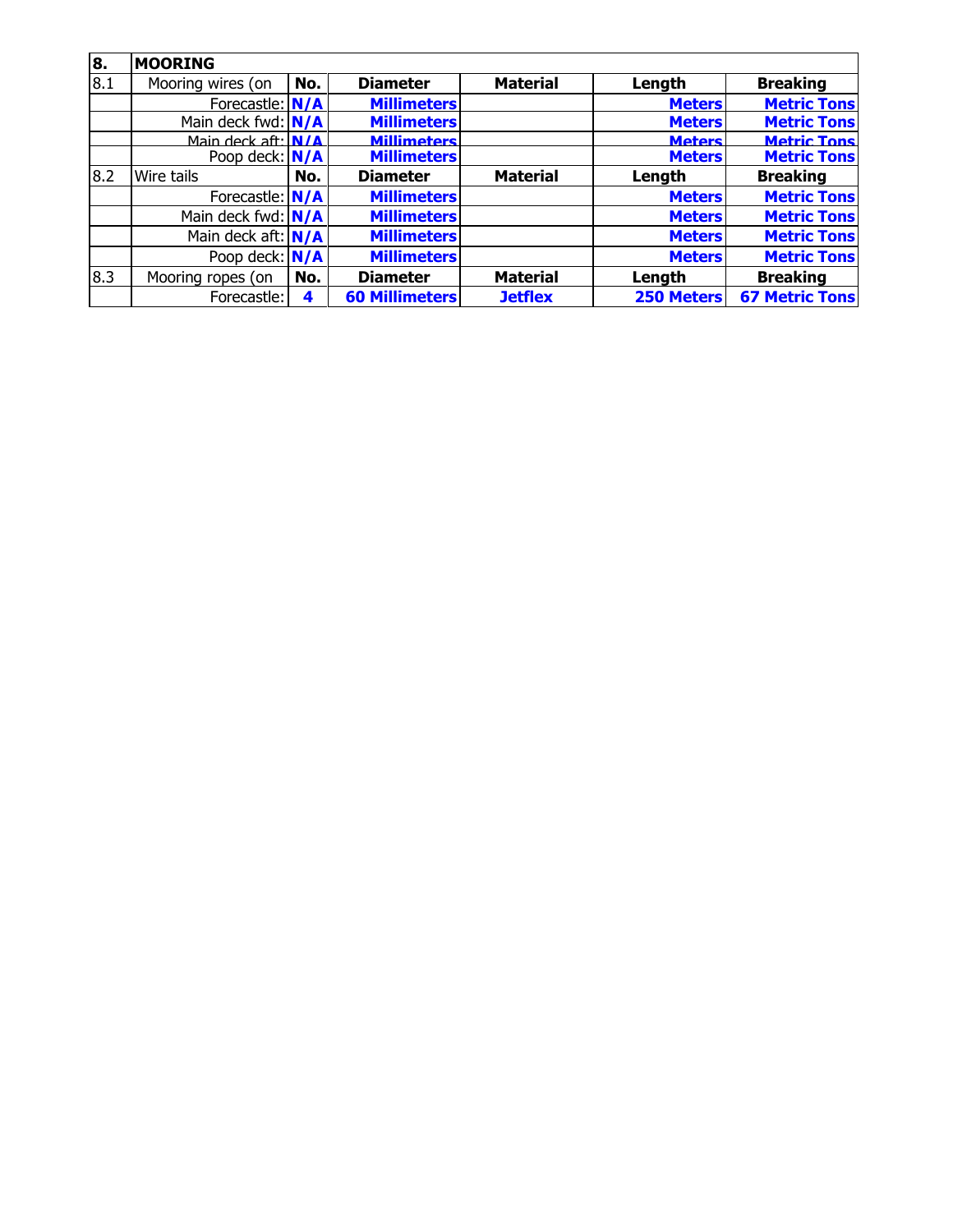|                | Main deck fwd:                                                                                        | $\overline{\mathbf{2}}$ | <b>60 Millimeters</b> | <b>Jetflex</b>          | <b>250 Meters</b>                     | <b>67 Metric Tons</b>   |  |  |
|----------------|-------------------------------------------------------------------------------------------------------|-------------------------|-----------------------|-------------------------|---------------------------------------|-------------------------|--|--|
|                | Main deck aft:                                                                                        | 2                       | <b>60 Millimeters</b> | <b>Jetflex</b>          | <b>250 Meters</b>                     | <b>67 Metric Tons</b>   |  |  |
|                | Poop deck:                                                                                            | $\overline{\mathbf{4}}$ | <b>60 Millimeters</b> | <b>Jetflex</b>          | <b>250 Meters</b>                     | <b>67 Metric Tons</b>   |  |  |
| 8.4            | Other mooring lines                                                                                   | No.                     | <b>Diameter</b>       | <b>Material</b>         | Length                                | <b>Breaking</b>         |  |  |
|                | Forecastle: 4                                                                                         |                         | <b>64 Millimeters</b> | <b>Megaflex</b>         | 220 Meters                            | 73.6 Metric             |  |  |
|                | Main deck fwd: N/A                                                                                    |                         | <b>Millimeters</b>    |                         | <b>Meters</b>                         | <b>Metric Tons</b>      |  |  |
|                | Main deck aft: N/A                                                                                    |                         | <b>Millimeters</b>    |                         | <b>Meters</b>                         | <b>Metric Tons</b>      |  |  |
|                | Poop deck: $4$                                                                                        |                         | <b>64 Millimeters</b> | <b>Megaflex</b>         | 220 Meters                            | 73.6 Metric             |  |  |
| 8.5            | Mooring winches                                                                                       |                         |                       | No.                     | # Drums                               | <b>Brake Capacity</b>   |  |  |
|                |                                                                                                       |                         | Forecastle:           | 4                       | <b>Double</b>                         | 40.2 Metric             |  |  |
|                |                                                                                                       |                         | Main deck fwd:        | $\overline{\mathbf{2}}$ | <b>Double</b>                         | 40.2 Metric             |  |  |
|                |                                                                                                       |                         | Main deck aft:        | 2                       | <b>Double</b>                         | 40.2 Metric             |  |  |
|                |                                                                                                       |                         | Poop deck:            | 4                       | <b>Double</b>                         | 40.2 Metric             |  |  |
| 8.6            | Mooring bitts                                                                                         |                         |                       |                         | No.                                   | <b>SWL</b>              |  |  |
|                |                                                                                                       |                         |                       | Forecastle:             | 6                                     | <b>64 Metric Tons</b>   |  |  |
|                |                                                                                                       |                         |                       | Main deck fwd:          | 4                                     | <b>64 Metric Tons</b>   |  |  |
|                |                                                                                                       |                         |                       | Main deck aft:          | 4                                     | <b>51 Metric Tons</b>   |  |  |
|                |                                                                                                       |                         |                       | Poop deck:              | 8                                     | <b>64 Metric Tons</b>   |  |  |
| 8.7            | Closed chocks and/or fairleads of enclosed type                                                       |                         |                       |                         | No.                                   | <b>SWL</b>              |  |  |
|                |                                                                                                       |                         |                       | Forecastle:             | 8                                     | <b>64 Metric Tons</b>   |  |  |
|                |                                                                                                       |                         |                       | Main deck fwd:          | 10                                    | <b>64 Metric Tons</b>   |  |  |
|                |                                                                                                       |                         |                       | Main deck aft:          | 8                                     | <b>51 Metric Tons</b>   |  |  |
|                |                                                                                                       |                         |                       | Poop deck:              | 15                                    | <b>64 Metric Tons</b>   |  |  |
|                | <b>Emergency Towing System</b>                                                                        |                         |                       |                         |                                       |                         |  |  |
| 8.8            | Type / SWL of Emergency Towing system forward:                                                        |                         |                       |                         | <b>Chafing Chain</b>                  | <b>200 Metric Tons</b>  |  |  |
| 8.9            | Type / SWL of Emergency Towing system aft:                                                            |                         |                       |                         | <b>Towing Rope on 200 Metric Tons</b> |                         |  |  |
| <b>Anchors</b> |                                                                                                       |                         |                       |                         |                                       |                         |  |  |
|                | 8.10 Number of shackles on port cable:                                                                |                         |                       |                         | 11 x 27.5 metres                      |                         |  |  |
|                | 8.11 Number of shackles on starboard cable:                                                           |                         |                       |                         | 12 x 27.5 metres                      |                         |  |  |
|                | <b>Escort Tug</b>                                                                                     |                         |                       |                         |                                       |                         |  |  |
| 8.12           | What is SWL and size of closed chock and/or fairleads of                                              |                         |                       |                         | <b>200 Metric Tons</b>                | 1160 x 504              |  |  |
|                | enclosed type on stern:                                                                               |                         |                       |                         |                                       | <b>Millimeters</b>      |  |  |
|                | 8.13 What is SWL of bollard on poop deck suitable for escort tug:                                     |                         |                       |                         |                                       | <b>200 Metric Tons</b>  |  |  |
|                | <b>Bow/Stern Thruster</b>                                                                             |                         |                       |                         |                                       |                         |  |  |
|                | 8.14 What is brake horse power of bow thruster (if fitted):                                           |                         |                       |                         | N/A                                   | kW                      |  |  |
|                | 8.15 What is brake horse power of stern thruster (if fitted):                                         |                         |                       |                         | N/A                                   | kW                      |  |  |
|                | <b>Single Point Mooring (SPM) Equipment</b><br>Does vessel comply with the latest edition of OCIMF    |                         |                       |                         |                                       |                         |  |  |
| 8.16           |                                                                                                       |                         |                       |                         | <b>Yes</b>                            |                         |  |  |
|                | 'Recommendations for Equipment Employed in the Mooring of<br>Vessels at Single Point Moorings (SPM)': |                         |                       |                         |                                       |                         |  |  |
|                | $ 8.17 $ Is vessel fitted with chain stopper(s):                                                      |                         |                       |                         | <b>Yes</b>                            |                         |  |  |
| 8.18           | How many chain stopper(s) are fitted:                                                                 |                         |                       |                         | <b>One</b>                            |                         |  |  |
| 8.19           | State type of chain stopper(s) fitted:                                                                |                         |                       |                         | <b>Tongue Type</b>                    |                         |  |  |
| 8.20           | Safe Working Load (SWL) of chain stopper(s):                                                          |                         |                       |                         |                                       | <b>200 Metric Tons</b>  |  |  |
| 8.21           | What is the maximum size chain diameter the bow stopper(s) can                                        |                         |                       |                         |                                       | <b>100 Millimeters</b>  |  |  |
| 8.22           | Distance between the bow fairlead and chain stopper/bracket:                                          |                         |                       |                         |                                       | <b>3178 Millimeters</b> |  |  |
| 8.23           | Is bow chock and/or fairlead of enclosed type of OCIMF                                                |                         |                       |                         |                                       |                         |  |  |
|                | recommended size (600mm x 450mm)? If not, give details of                                             |                         |                       |                         | <b>Yes</b>                            |                         |  |  |
|                | <b>Lifting Equipment</b>                                                                              |                         |                       |                         |                                       |                         |  |  |
|                | 8.24   Derrick / Crane description (Number, SWL and location):                                        |                         |                       |                         | Deck Crane, 1 x 10 tons,              |                         |  |  |
|                | 8.25   What is maximum outreach of cranes / derricks outboard of the                                  |                         |                       |                         |                                       | <b>9 Meters</b>         |  |  |
|                | <b>Ship To Ship Transfer (STS)</b>                                                                    |                         |                       |                         |                                       |                         |  |  |
| 8.26           | Does vessel comply with recommendations contained in                                                  |                         |                       |                         | <b>Yes, Petroleum</b>                 |                         |  |  |
|                | OCIMF/ICS Ship To Ship Transfer Guide (Petroleum or Liquified                                         |                         |                       |                         |                                       |                         |  |  |